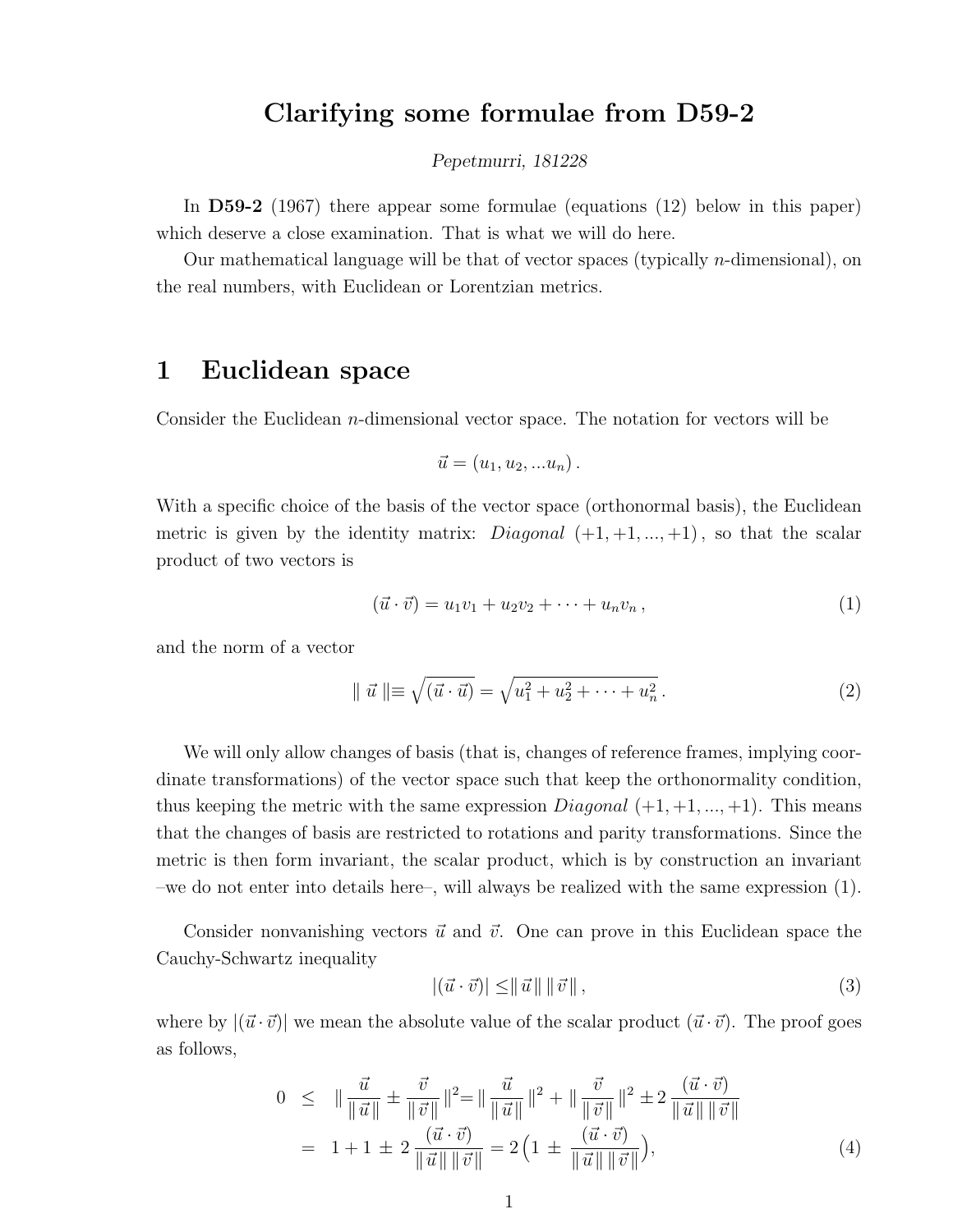which implies,

$$
1 \pm \frac{(\vec{u} \cdot \vec{v})}{\|\vec{u}\| \|\vec{v}\|} \ge 0,
$$

that is,

$$
\|\vec{u}\| \|\vec{v}\| \pm (\vec{u} \cdot \vec{v}) \ge 0,
$$

which is a statement equivalent to (3). The equality in (3) is only realized if  $\vec{u}$  and  $\vec{v}$  are parallel, that is, when they are linear combination of each other.

## 2 Minkowski spacetime

Minkowski spacetime is introduced in physics in the context of special relativity, and has the distinguishing feature of incorporating a "time axis" (as a matter of fact, many directions can be taken as the time axis). In a suitable, orthonormal basis, we choose the first coordinate to correspond to the time coordinate, the other coordinates corresponding to spatial coordinates. We will use capital letters like  $U, V$  etc., for the notation of vectors, with components  $U = (u_0, u_1, ..., u_n) \equiv (u_0, \vec{u})$  (we consider here a  $(n + 1)$ -dimensional spacetime) etc. The metric in this case is called Lorentzian and, again in an orthonormal basis, it is written as  $Diagonal(-1, +1, ..., +1)$ . Notice the minus sign in the first, time component. Our conventions imply that we use physical units for which the speed of light has the value  $c = 1$ . The scalar product is now

$$
(U \cdot V) = -u_0 v_0 + u_1 v_1 + u_2 v_2 + \dots + u_n v_n \equiv -u_0 v_0 + (\vec{u} \cdot \vec{v}), \tag{5}
$$

Similarly to the Euclidean case, we will only allow changes of basis that keep the orthonormality condition. This means that the changes of basis are restricted to Lorentz transformations, the continuous ones being rotations and boosts, the discrete ones being parity and time-reversal transformations. Under these changes of basis, the Lorentzian scalar product, which is an invariant, will be written always with the same expression (5).

In Minkowski spacetime the square of the norm

$$
U^{2} \equiv (U \cdot U) = -u_{0}^{2} + u_{1}^{2} + u_{2}^{2} + \dots + u_{n}^{2}
$$
\n
$$
(6)
$$

can be positive, negative or nil. If  $U^2 > 0$  we call the vector U spacelike; if  $U^2 < 0$ , timelike; if  $U^2 = 0$ , lightlike. To put it shortly, a motion associated with a timelike vector has a velocity below the speed of light, whereas the velocity of a motion associated with a ligktlike vector has just the speed of light, which is the limiting speed.

The Cauchy-Schwartz inequality is no longer satisfied in general, so we may have pairs of nonvanishing vectors satisfying  $(U \cdot V)^2 > U^2 V^2$ , or  $(U \cdot V)^2 < U^2 V^2$ , or  $(U \cdot V)^2 = U^2 V^2$ .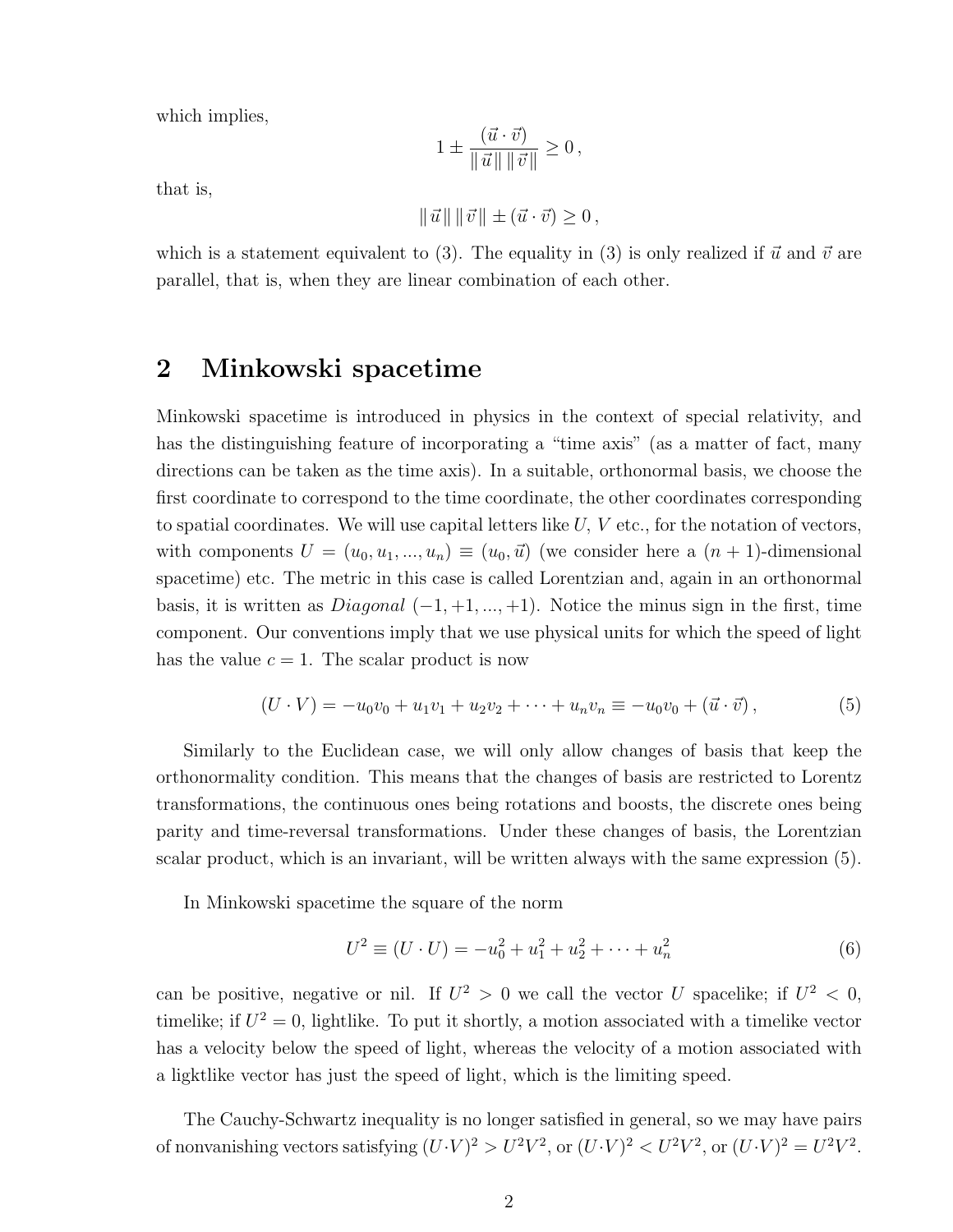What will distinguish these different situations? Obviously that depends on the choice of these two vectors  $U$  and  $V$ . Given two vectors along different directions, we can define a plane, that is, a 2-dimensional vector space spanned by the linear combinations of U and V . Let is discuss the different types of such planes in Minkowski spacetime.

## 3 2-dimensional planes in Minkowski spacetime

There are three types of 2-dimensional planes in Minkowski spacetime, according as to whether they contain an infinite number of timelike vectors (Minkowskian plane), only one –and its linear combinations– (Singular plane), or no timelike vectors at all (Euclidean plane). Here are the details.

#### 3.1 The Euclidean plane

The plane spanned by vectors  $U$  and  $V$  is Euclidean when all their linear combinations are spacelike vectors.

In this case one can show that there are, in the Minkowski spacetime, timelike vectors which are simultaneously orthogonal to  $U$  and  $V$ , that is, orthogonal to the plane. Pick one of these timelike vectors, let's call it Z, and normalize it so that  $Z^2 = -1$ . A Lorentz transformation brings this vector to the expression  $Z = (1, 0, \ldots, 0) \equiv (1, \vec{0})$ . Then U and V, being orthogonal to Z, must be –in this basis– of the form  $U = (0, \vec{u})$ ,  $V = (0, \vec{v})$ , thus implying that  $(U \cdot V) = (\vec{u} \cdot \vec{v})$  in this basis. That is, for vectors in the Euclidean plane, we are realizing an Euclidean scalar product, even though they are in an ambient Minkowski spacetime. For these vectors in the Euclidean plane, the inequality (3) is written now

$$
(U \cdot V)^2 \le U^2 V^2. \tag{7}
$$

The relevant observation is that the values of  $(U \cdot V)$ ,  $U^2$ ,  $V^2$ , are invariant and thus inequality (7) does not depend on the specific coordinatization used to prove it. Thus, for these vectors U and V spanning an Euclidean 2d plane, inequality  $(7)$  holds because the two members of the inequality are invariant under changes of reference frame. In an arbitrary frame,  $(U \cdot V)$  is the usual scalar product in the ambient Minkowski spacetime (5), but as said it essentially realizes an Euclidean scalar product. Note also that the equality in  $(7)$  is only achieved when U and V are parallel, that is, when they are linear combination of each other.

### 3.2 The Minkowskian plane

The plane spanned by vectors  $U$  and  $V$  has a Minkowskian metric –the restriction on the plane of the Minkowski metric of the spacetime– when  $(\lambda U+\mu V)^2$  can be positive, negative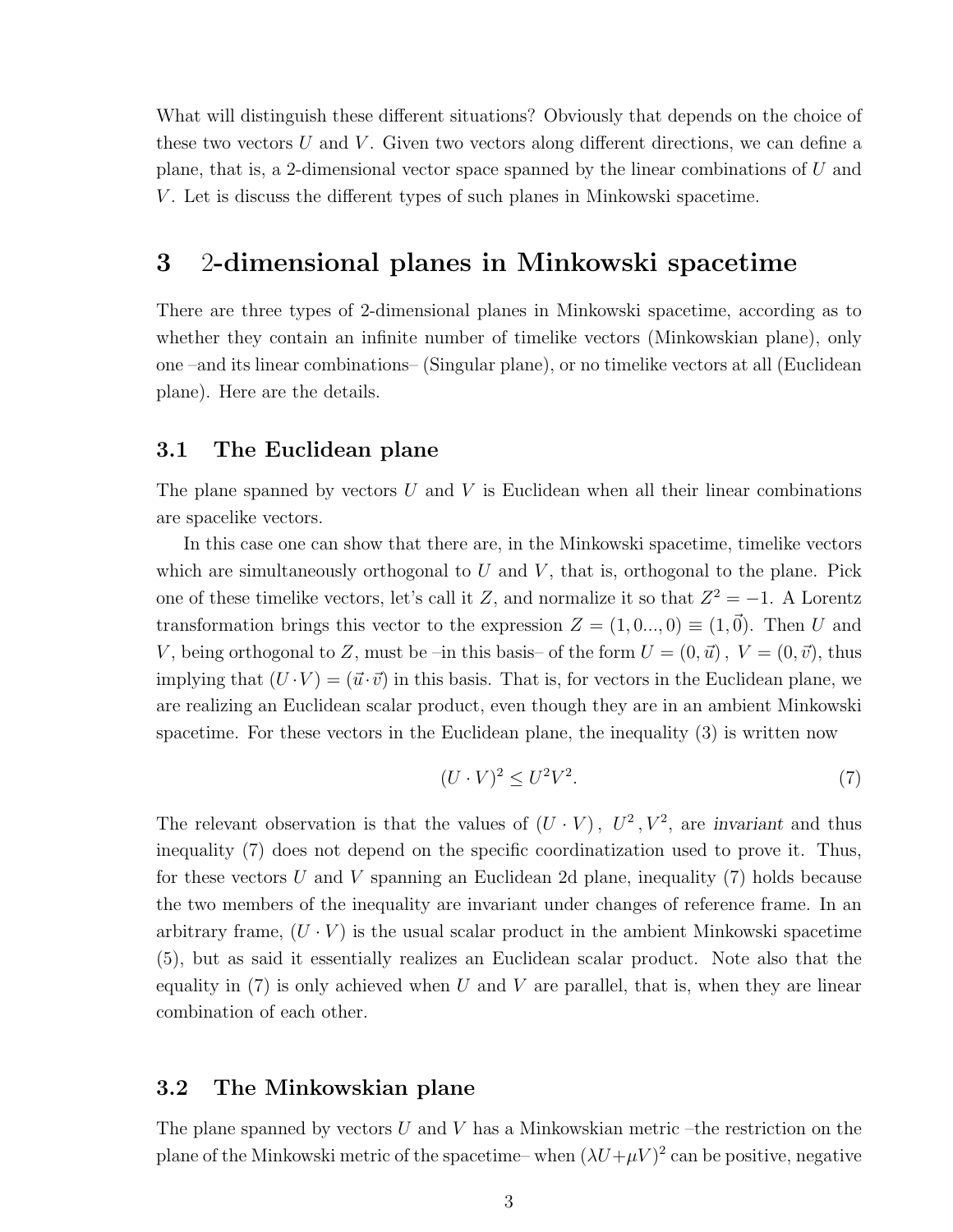or nil, depending upon the values of the real parameters  $\lambda$  and  $\mu$ . This means that there are spacelike, timelike and lightlike vectors in this plane. In fact we can make a Lorentz transformation such that the metric restricted to this plane becomes  $Diagonal(-1, +1)$ . Then we can write in this 2d Minkowski plane, generically,  $U = (u_0, u_1)$ ,  $V = (v_0, v_1)$ , and we can compute the invariant quantity

$$
(U \cdot V)^2 - U^2 V^2 = (-u_0 v_0 + u_1 v_1)^2 - (-u_0^2 + u_1^2)(-v_0^2 + v_1^2) = (u_0 v_1 - u_1 v_0)^2 \ge 0,
$$

which only vanishes when  $U$  and  $V$  are linear combinations of each other. Thus we have in this case an inequality which is the reverse of (7). Now it is

$$
(U \cdot V)^2 \ge U^2 V^2. \tag{8}
$$

### 3.3 The Singular plane

The Singular plane is a 2d plane tangent to the light cone. This limiting case happens when all directions obtained by linear combinations of  $U$  and  $V$  are spacelike except for one single direction which is lightlike. There are no timelike vectors in this plane. Two vectors spanning this type of plane are for instance  $L = (1, 1, 0, ..., 0)$ ,  $S = (0, 0, 1, 0, ..., 0)$ . Note that  $(\lambda L + \mu S)^2 = \mu^2 \geq 0$ , which only vanishes for  $\mu = 0$ , meaning that the only lightlike direction is that along L. Note also that for any  $U = \lambda L + \mu S$  and  $V = \lambda' L + \mu' S$ , then  $(U \cdot V)^2 = U^2 V^2$  always, which means that the concept of angle, as a measure -by way of the trigonometric functions– of the relative size between both sides of the inequality, either (7) or (8), makes no sense. In addition, the metric restricted to this plane is singular (its matrix is not invertible). We will not consider this case in the next section.

With all these preliminary ingredients, we can start talking about angles between vectors.

# 4 Angles in the Euclidean space

Angles between vectors in the Euclidean space of section 1 are defined in the conventional way, with the use of classical trigonometry. The Cauchy-Schwartz inequality (3) holds and we can define the usual trigonometric functions (cosinus, sinus) of the angle  $\alpha$  between vectors  $\vec{u}$  and  $\vec{v}$  by

$$
\cos \alpha = \frac{(\vec{u} \cdot \vec{v})}{\sqrt{\vec{u}^2 \vec{v}^2}},
$$
  
\n
$$
\sin \alpha = \sqrt{\frac{\vec{v}^2 \vec{u}^2 - (\vec{u} \cdot \vec{v})^2}{\vec{u}^2 \vec{v}^2}},
$$
\n(9)

thus satisfying the usual property  $\cos^2 \alpha + \sin^2 \alpha = 1$ .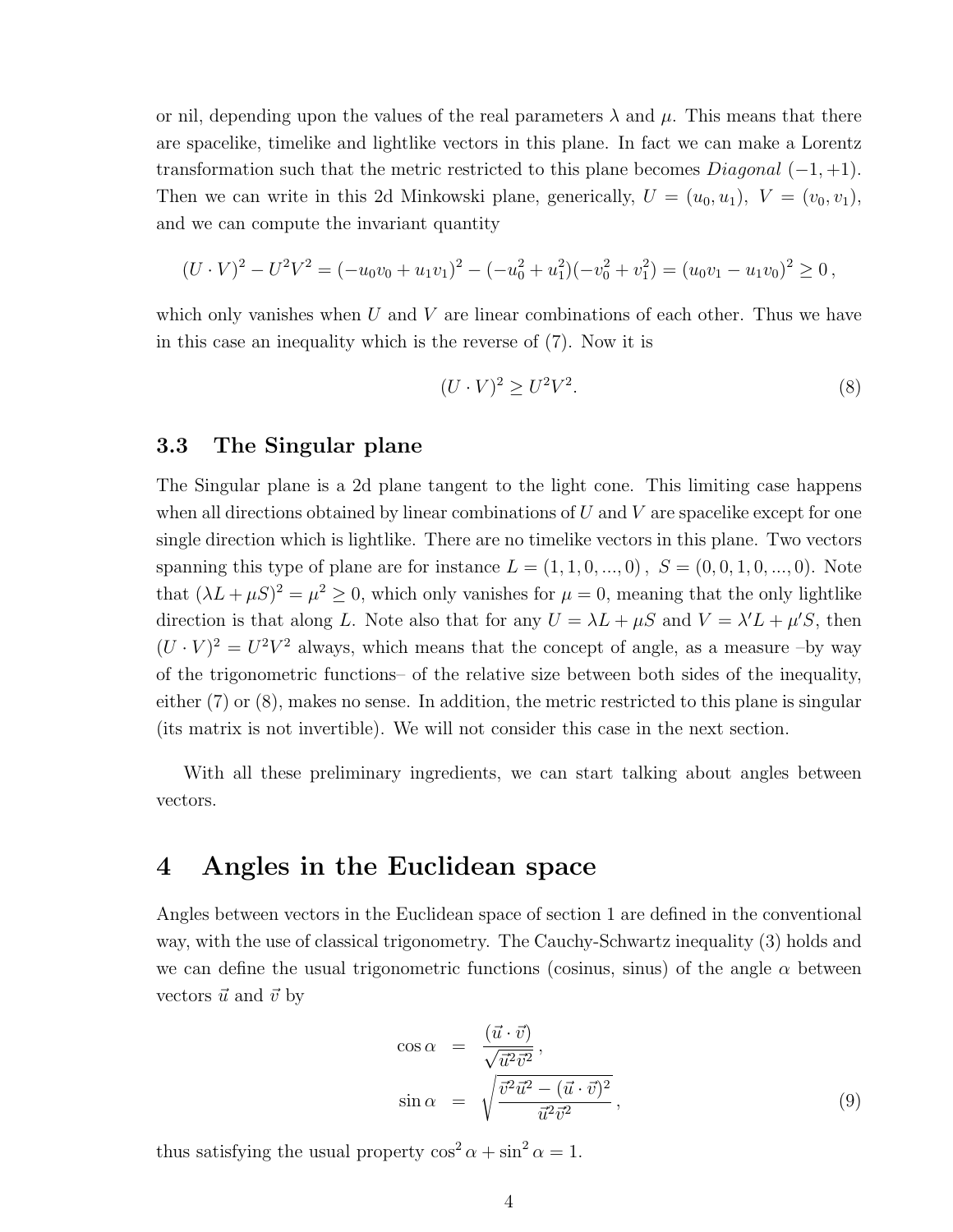# 5 Angles in Minkowski spacetime

Connecting with the results in section 2, we will consider two types of pairs of vectors U, V, either spanning a 2d Euclidean plane of a 2d Minkowskian plane.

### 5.1 Angles in the Euclidean plane

As said, two vectors  $U, V$ , spanning a 2d Euclidean plane, satisfy  $(7)$ , and the angle they form is given through the standard Euclidean construction spelled out in section 3.1, although –and here is the catch– the scalar product is the Minkowskian one. Again we use classical trigonometry,

$$
\cos \alpha = \frac{(U \cdot V)}{\sqrt{U^2 V^2}},
$$
  
\n
$$
\sin \alpha = \sqrt{\frac{U^2 V^2 - (U \cdot V)^2}{U^2 V^2}},
$$
\n(10)

thus satisfying the usual property  $\cos^2 \alpha + \sin^2 \alpha = 1$ . Also, when  $V = U$  we get  $\cos \alpha = 1$ which is  $\alpha = 0$ .

### 5.2 Hyperbolic angles in the Minkowskian plane

The simplest case of a pair of vectors,  $U, V$ , that will always identify a Minkowskian plane is that of two independent timelike vectors. Our focus will be on this case. In addition we will consider for simplicity that both vectors are future oriented, meaning that their time components  $u_0$ ,  $v_0$ , are positive. This ensures that  $(U \cdot V) < 0$ . Now definitions (10), conveniently modified, are in fact realizing hyperbolic trigonometry. Indeed we are under the condition (8) and thus  $\frac{(U \cdot V)^2}{U^2 V^2}$  $\frac{U^2 V}{U^2 V^2} \geq 1$ . What we have now is the definition of the hyperbolic trigonometric functions,

$$
\cosh \alpha = -\frac{(U \cdot V)}{\sqrt{U^2 V^2}},
$$
  
\n
$$
\sinh \alpha = \sqrt{-\frac{U^2 V^2 - (U \cdot V)^2}{U^2 V^2}}
$$
\n(11)

thus satisfying the usual property of hyperbolic trigonometry  $\cosh^2 \alpha - \sinh^2 \alpha = 1$ . The minus sign in the right hand side of the first equation in (11) is necesssary because  $\cosh \alpha > 0$  whereas  $(U \cdot V) < 0$ . Note that when we take  $V = U$  we get  $\cosh \alpha = 1$  which is  $\alpha = 0$ . Of course these "angles" can not be visualized in the usual, Euclidean way.

Similar considerations and expressions apply if we consider two spacelike vectors in the Minkowskian plane. In this case we must continue to use hyperbolic trigonometry because (8) still holds. The minus sign in the espression for cosh  $\alpha$  may appear or not depending on the sign of  $(U \cdot V)$ .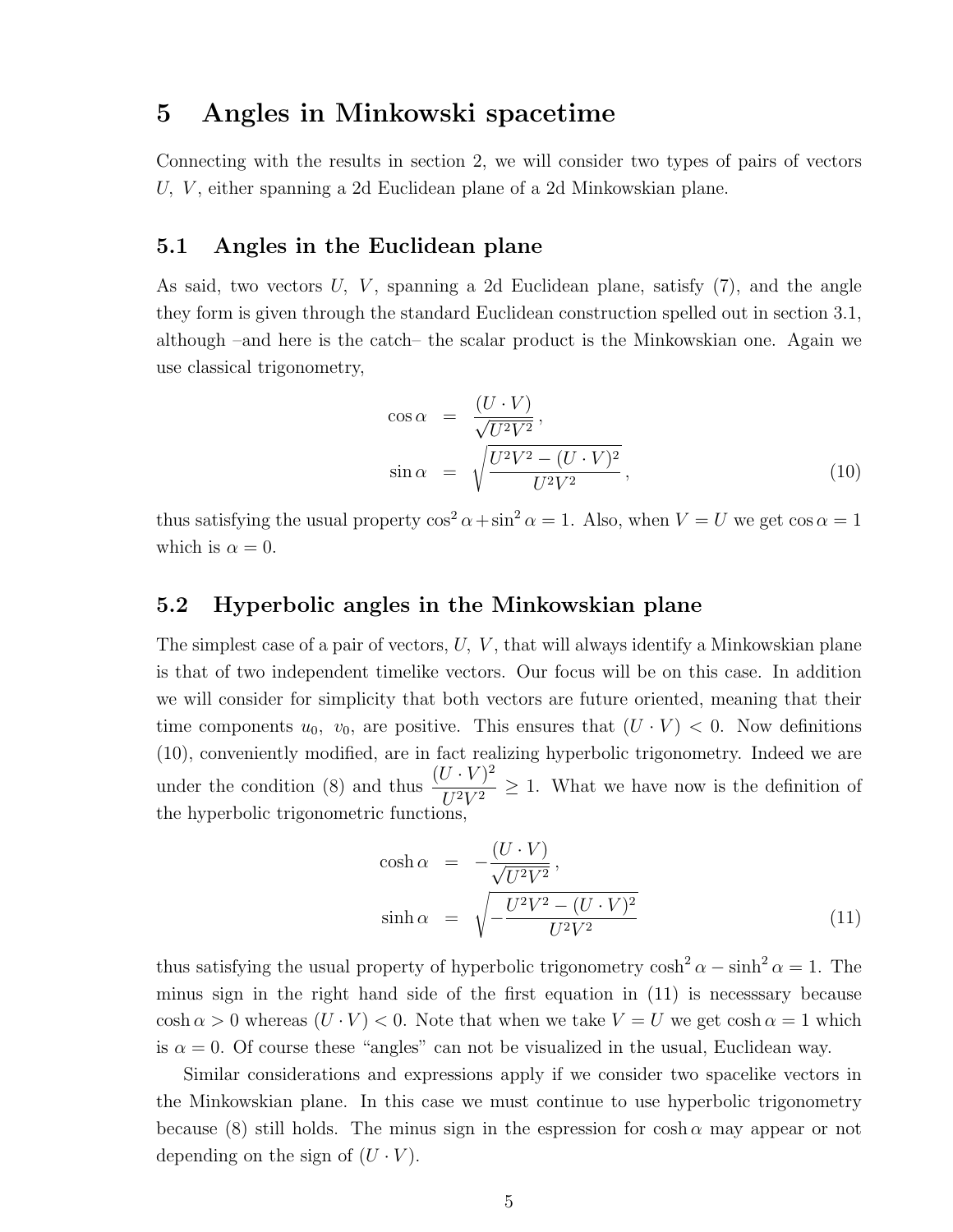## 6 Making sense of some expressions in D59-2

Let is bring in two expressions from **D59-2**,

$$
\cos \theta = \frac{\epsilon(\frac{u_0v_0}{\lambda^2} + u_1v_1 + u_2v_2 + \dots + u_nv_n)}{\sqrt{(\frac{u_0^2}{\lambda^2} + u_1^2 + u_2^2 + \dots + u_n^2)(\frac{v_0^2}{\lambda^2} + v_1^2 + v_2^2 + \dots + v_n^2)}},
$$
  
\n
$$
\sin \theta = \sqrt{\frac{\epsilon(\frac{1}{\lambda^2} \sum_{i=1}^n \left| \frac{u_0}{v_0} - u_i \right|^2 + \frac{1}{2} \sum_{i,j=1}^n \left| \frac{u_i}{v_i} - u_j \right|^2)}{\frac{u_0^2}{\lambda^2} + u_1^2 + u_2^2 + \dots + u_n^2)(\frac{v_0^2}{\lambda^2} + v_1^2 + v_2^2 + \dots + v_n^2)}},
$$
\n(12)

with  $\lambda$  real or imaginary and with  $\epsilon = \pm 1$ .

We will make sense of these expressions in the light of our previous presentation.

Take the expression common in all denominators in (12),  $(\frac{u_0^2}{\lambda^2} + u_1^2 + u_2^2 + \cdots + u_n^2)$ .

Since we use units for which the speed of light  $c = 1$ , the parameter  $\lambda$  that can be real or imaginary is translated in our language to  $\lambda = 1$  or  $\lambda = i$ .

When the parameter  $\lambda$  has the value  $\lambda = 1$ , (12) correspond to computations done in Euclidean space, with  $\epsilon = 1$ . For instance the expression  $(\frac{u_0^2}{\lambda^2} + u_1^2 + u_2^2 + \cdots + u_n^2)$  becomes the square of the Euclidean norm (2)

When  $\lambda = i$  (the imaginary unit, so that  $\lambda^2 = -1$ ), they correspond to computations done in Minkowski spacetime and  $\epsilon$  can be either +1 or −1. The interpretation of the expressions in the denominators of (12) is clear. Take for instance  $(\frac{u_0^2}{\lambda^2} + u_1^2 + u_2^2 + \cdots + u_n^2)$ . Now for  $\lambda = i$  it is the square of the Minkowskian norm (6).

On the other hand, and only in the case of Minkowski spacetime,  $\epsilon = +1$  corresponds to considering the vectors U and V as spanning an Euclidean plane, section 3.1, in which case they satisfy (7) and we can apply the standard trigonometry. The case  $\epsilon = -1$ corresponds to considering the vectors  $U$  and  $V$  as spanning a Minkowskian plane, section 3.2. In such case, equations (8) apply and we use hiperbolic trigonometry, (11).

Finally, to complete the agreements betweeen (9), (11) and (12), we should prove the equality

$$
\left(\frac{1}{\lambda^2} \sum_{i=1}^n \left| \begin{array}{cc} u_0 & u_i \\ v_0 & v_i \end{array} \right|^2 + \frac{1}{2} \sum_{i,j=1}^n \left| \begin{array}{cc} u_i & u_j \\ v_i & v_j \end{array} \right|^2 \right) = U^2 V^2 - (U \cdot V)^2,
$$

where the right hand side is interpreted with  $\lambda = 1$  in the Euclidean space and with  $\lambda = i$ in Minkowski spacetime.

In the Euclidean space case,  $\lambda = 1$ , this equality is just the well-kown Lagrange identity, which holds both for real and for complex numbers. We will prove it directly in Minkowski spacetime  $(\lambda = i)$ , which is just a particular case.

$$
\Big(-\sum_{i=1}^n \left|\begin{array}{cc} u_0 & u_i \\ v_0 & v_i \end{array}\right|^2 + \frac{1}{2}\sum_{i,j=1}^n \left|\begin{array}{cc} u_i & u_j \\ v_i & v_j \end{array}\right|^2\Big)
$$